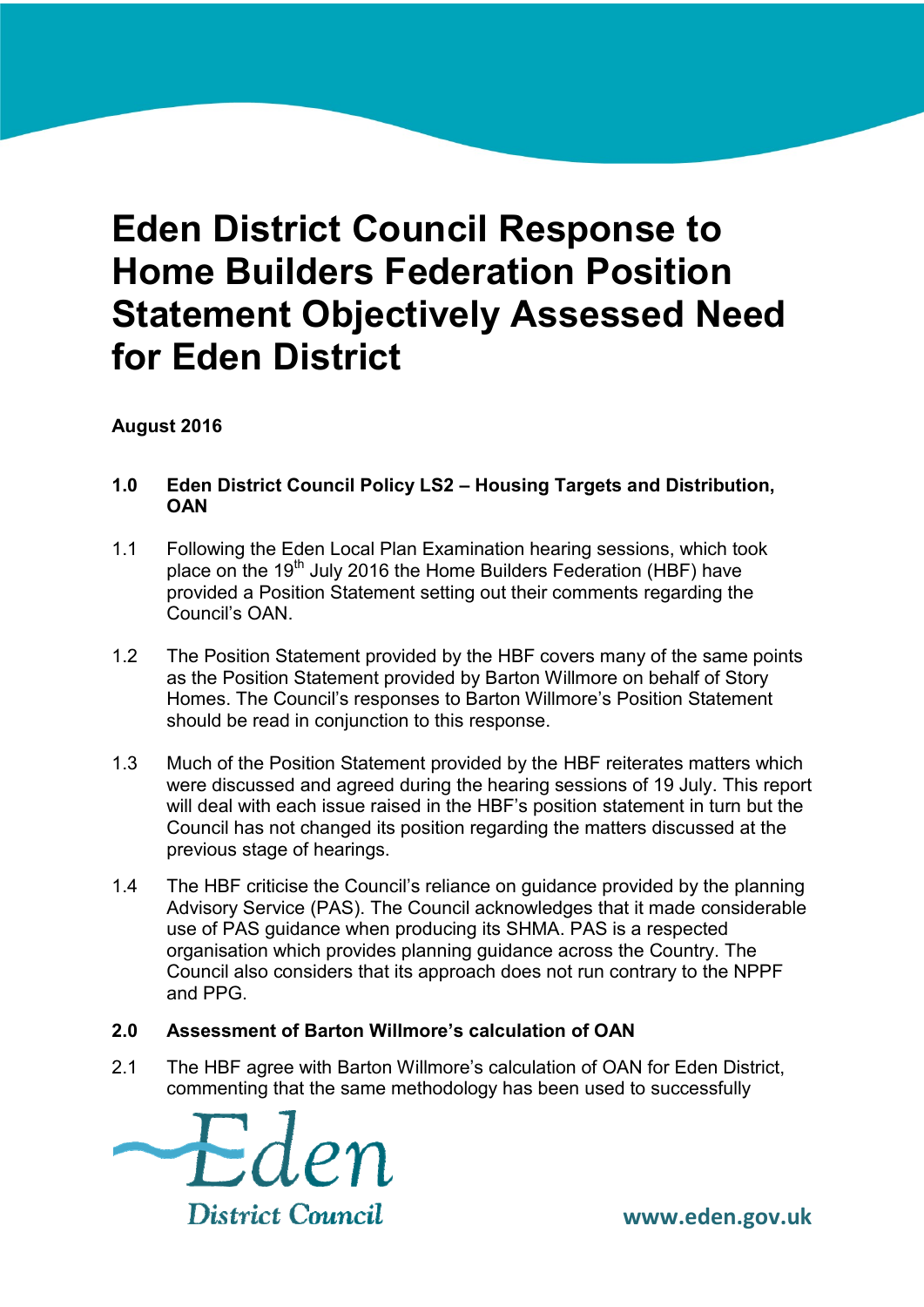identify the OAN at other Local Plan examinations. The PPG makes it clear that there is no one prescribed methodology for identifying  $OAN<sup>1</sup>$ . The Inspector reiterated this point at the July hearings. The Council's position is that its OAN methodology remains appropriate.

## **3.0 Household Projections**

- 3.1 The HBF point out that the 2014 projections demonstrate that household formation and migration rates continue to be suppressed as a result of the economic downturn. While the Council agrees that every single set of population projections provided by the CLG since those published in 2008 have shown lower projected population increases and rates of household formation, it questions whether this trend can be dismissed as being a temporary result of the economic downturn alone.
- 3.2 The Council still has concerns that the approach suggested by Barton Willmore and supported by the HBF constitutes too much of a 'return to trend' approach, although the Council does accept the validity of using a 10 year migration trend in assessing its OAN.
- 3.3 The Council was instructed by the Inspector to use the 2014 household projections inclusive of a 10 year migration trend as part of its OAN assessment. Using this trend provides a longer view of demographic trends, smoothing out the effects of the recession and taking into consideration a full economic cycle.
- 3.4 The HBF state that the PPG<sup>2</sup> states that the publication of new household projections does not automatically render OAN assessments out of date. This is not the Council's interpretation. Neither was it the interpretation of the Inspector when he informed the Council that it should use the 2014 household projections as the basis of its assessment. The Council considers that this section of the PPG relates to established housing needs assessments in adopted plans and not assessments which are still being evaluated, produced, or in this case examined.

#### **4.0 Household formation rates**

- 4.1 The HBF contend that the 10% uplift applied by the Council to the demographic starting point to address market signals is also applied by the Council to take account of suppressed household formation rates.
- 4.2 The 10% uplift is not a response to suppressed household formation rates. The Council does not directly apply an uplift to the household formation rates in its demographic OAN assessment.



 $\overline{a}$ 

 **www.eden.gov.uk**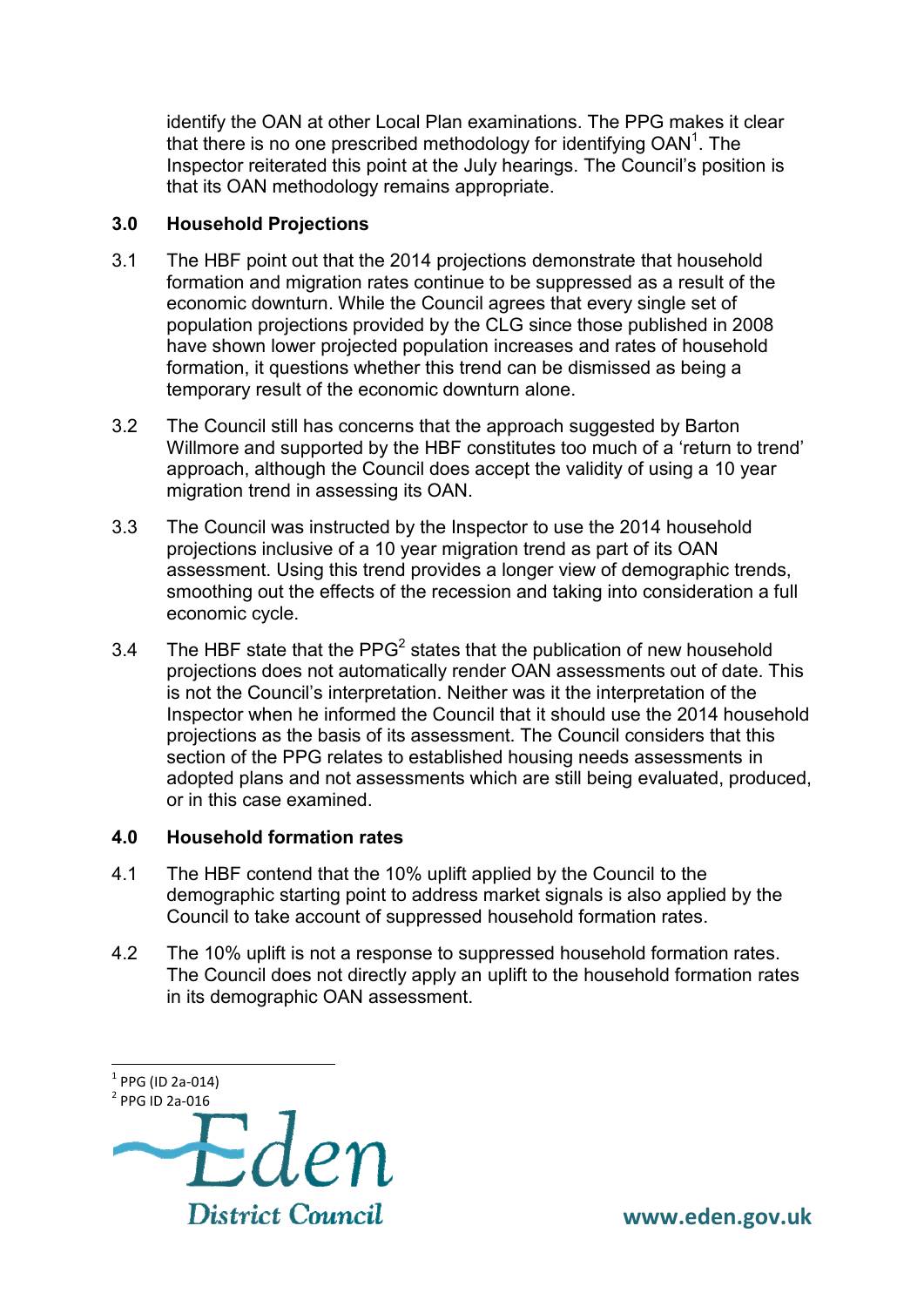- 4.3 The HBF consider the 2012 and 2014 household projections to be suppressed as a result of the recession. The Council does not consider that this is necessarily the case and considers that the projections are equally likely to be representative of a new trend. Notwithstanding this the Council has applied a 10 year migration trend to the figures as instructed by the Inspector. No further uplifts have been applied.
- 4.4 It is also worth noting that in their Position Statement Barton Willmore also point out that the uplift generated by their proposed changes to household Formation Rates only generated an additional 9 dpa. As Barton Willmore do not appear to have recalculated their uplifts to take account of their new demographic OAN starting point, which is based on the 2014 household projections it is not possible to see what this uplift would be if applied to the 88 dwelling per annum starting point. However we can safely assume it would lead to a lower figure than previously arrived at when Barton Willmore uplifted the 2012 household projections. As discussed in the Council's response to Barton Willmore's Position Statement, and as agreed by Barton Willmore in that same statement, the demographic OAN assessments provided by all parties fall short of the ambitious figure of 200 dpa proposed by the Council in its OAN.

#### **5.0 Migration**

- 5.1 The HBF state that the Council's adjustment for migration suppression is included within its 10% 'market signals' uplift. This is not the case. The 10% uplift is intended to deal with market signals.
- 5.2 The HBF support the use of a 10 year migration trend in assessing the demographic OAN.
- 5.3 At the July hearings the Inspector instructed the council to apply a 10 year migration trend to the CLG 2014 household projections. This work was carried out for Eden District Council by Cumbria County Council. The figure provided by County Council indicates that the demographic OAN should be 111 dpa.

# **6.0 Economic signals**

6.1 Again, similarly to the Position Statement supplied by Barton Willmore, the HBF point out that the job grow figures provided by the Council were considered to be appropriate by the Inspector. The Council is keen to point out that its understanding was that the Inspector considered the methodology used by the Council to be appropriate once the net commuting figure had been removed from the calculation. The Inspector has indicated that as long as the Council can justify its methodology then the final OAN figure is for the Council to determine. The Council considers that having made the changes suggested by the Inspector that its methodology is sound.



 **www.eden.gov.uk**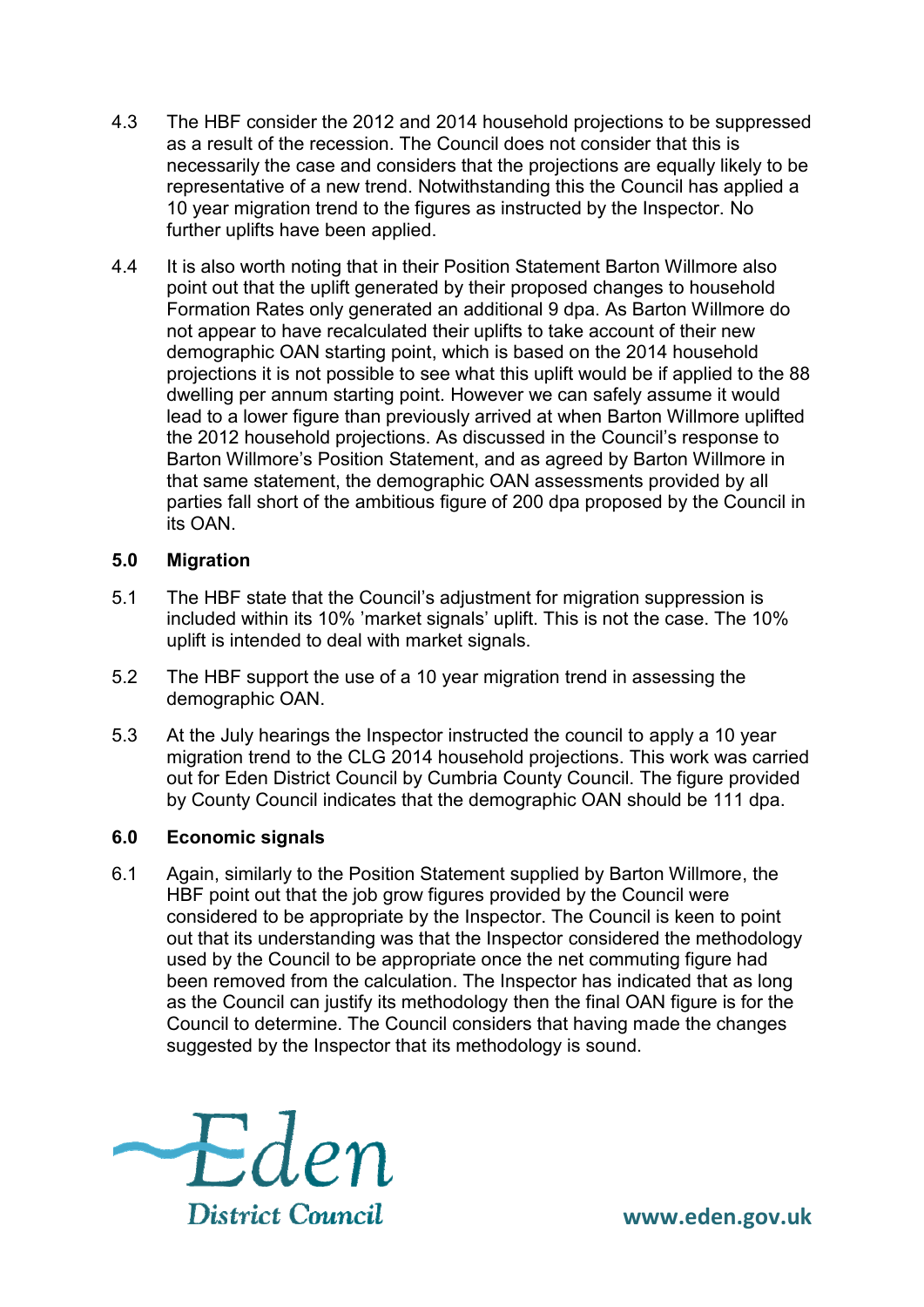- 6.2 The Council also wishes to point out that the figure of 135 jobs per annum being referred to by both Barton Willmore and the HBF, while it is derived from the Council's own methodology, is not a number proposed by the Council in its SHMA, neither is 135 used in any job calculations in the SHMA. Furthermore the Council questions why Barton Willmore's figure of 66 jobs per annum has been discarded?
- 6.3 The HBF support Barton Willmore's jobs led POPGROUP model and consider it to be more robust than the Council's. They opine that it is widely recognised, used, and respected.
- 6.4 The Council does not contend this point but wishes to point out that as stated previously by the Inspector and supported in the PPG, there is no prescribed methodology for determining OAN. The Council is not obligated to use the methodology proposed by Barton Willmore.
- 6.5 The HBF point out that other Council's, including Carlisle and Cumbria County Council have used a jobs led POPGROUP model.
- 6.6 It is the Council's understanding that Cumbria County Council and Experian are no longer advising the production of employment-led scenarios from POPGROUP utilising the output from their Experian employment model because of the potential for circularity. While the Council do not claim expertise in POPGROUP it is considered that this development supports the criticism of a jobs led POPGROUP model that are set out in the SHMA $^3$  and which were raised at the July hearings. The Council's view on this matter is based on ongoing discussion with Cumbria County Council officers responsible for working with POPGROUP.
- 6.7 The HBF points out that the Council admits that its methodology has limitations. This is the case and is discussed in the SHMA $4$ . The Council does wish to state that while it does recognise potential weaknesses in its methodology, this is considered to be a necessary part of the Council's own assessment of its methodology and that as discussed above no one method for determining an OAN can lay claim to being the definitive model. Furthermore both the HBF and Barton Willmore have indicated that they wish to use the Council's jobs per annum figure as opposed to their own. The Council questions the logic behind the willingness to use figures derived from the Council's methodology while simultaneously making the argument that it is flawed.
- 6.8 The Council's position remains that its SHMA methodology is sound subject to the changes that were suggested by the Inspector at the end of the July hearings. In the case of the jobs based assessment the Inspector suggested that the Council remove the net commuting figure from its OAN calculation.

 $\overline{a}$ 

<sup>4</sup> SHMA Taking Stock – Parts 1-4, p.70



 $3$  SHMA Taking Stock – Parts 1-4, p.55